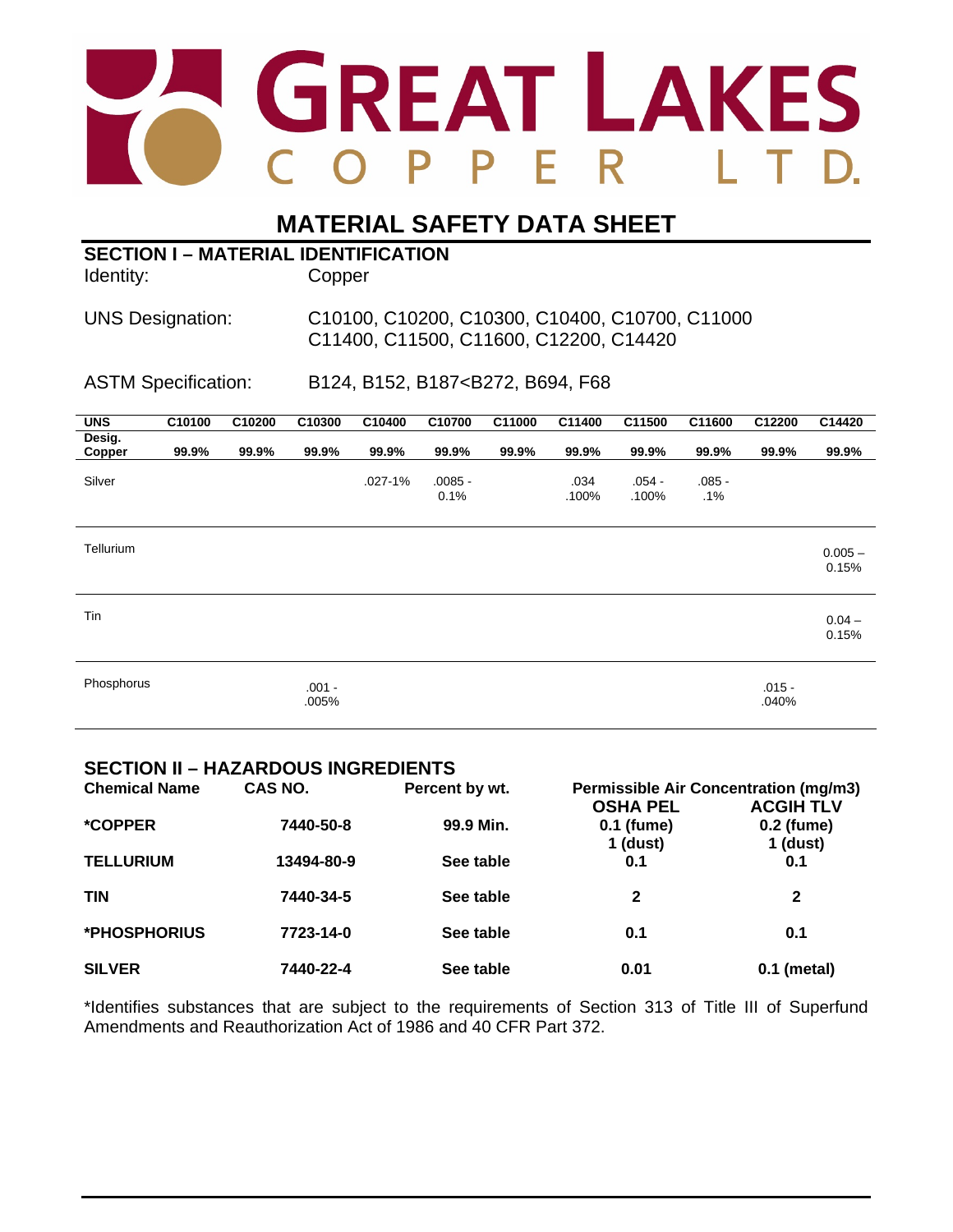# **SECTION III – PHYSICAL DATA**

| Colour:                        | <b>Reddish</b>    |
|--------------------------------|-------------------|
| Melting point (°F):            | 1976-1981         |
| Specific Gravity ( $H_2O=1$ ): | $8.89 - 9.94$     |
| Solubility in Water:           | <b>Negligible</b> |

# **SECTION IV – FIRE AND EXPLOSION HAZARD DATA**

| <b>Flash Point (Method Used)</b>         | Not Applicable                                                                                                                                                                                                                                                                                   |
|------------------------------------------|--------------------------------------------------------------------------------------------------------------------------------------------------------------------------------------------------------------------------------------------------------------------------------------------------|
| <b>Extinguishing Media:</b>              | Dry Sand or Metal Extinguishing Powders                                                                                                                                                                                                                                                          |
| <b>Special Fire Fighting Procedures:</b> | Use NIOSH/MSHA approved self-contained breathing apparatus and full<br>protective clothing if involved in fire.                                                                                                                                                                                  |
|                                          | Unusual Fire and Explosion Hazards: Solid form can burn at minimum rate without flame (smolder). Do not<br>use water on molten or smoldering metal. Grinding or other machining<br>operations can produce fine particulate dust that may explode in the<br>presence of a strong ignition source. |

# **SECTION V – HEALTH HAZARD DATA**

Specialty copper alloys are generally not considered hazardous in the form shipped (solid bars, billets, rods, wire, etc.) However, if your process involves grinding, melting, welding, cutting, or any other process that causes a release of dust or fume, hazardous levels of dust or fume of the constituents of these alloys could be generated. The following is a list of potential health effects for hazardous elements potentially contained in the alloys. Please refer to Section II titled "Composition / Ingredients" for a list of those specific elements contained in this particular alloy.

**Primary Route(s) of Entry:** Inhalation

**Target Organs:** Respiratory System

#### **Acute Hazards:**

Elevated exposure to excessive concentrations of metal dust can cause irritation to the eyes, skin and mucous membranes of the upper respiratory tract. Exposure to metal fumes can produce "metal fume fever", which may include chills and fever, metallic taste in the mouth, dryness and irritation of the throat, cough, stomach pain, headache, nausea, vomiting, and muscle and joint pain. The onset of symptoms may be delayed 4 to 12 hours, and could last from 12 to 48 hours.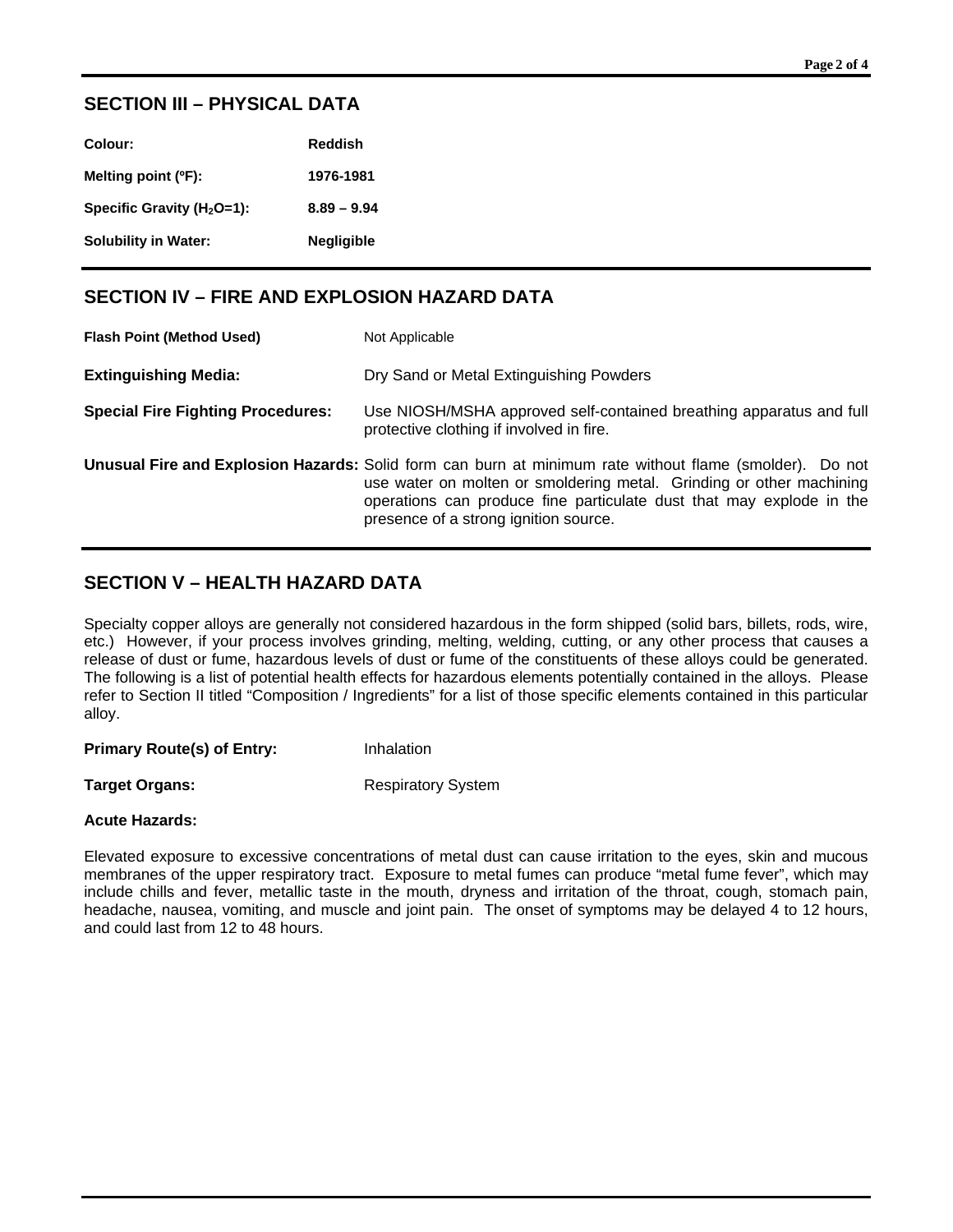# **SECTION V – HEALTH HAZARD DATA (cont'd.)**

#### **Chronic Hazards:**

**Copper:** Dust and/or fumes may cause irritation of eyes, skin and respiratory tract. Dry burning throat, headache, muscle aches, cough, nausea, chills, fever, metallic taste, skin and hair discoloration.

#### **Medical Conditions Aggravated by Long-Term Exposure:**

Persons suffering from chronic respiratory disorders may be adversely affected by exposure to metal fume and airborne particulate matter.

#### **Emergency and First Aid Procedures:**

| Skin:      | Flush thoroughly with water                                                       |
|------------|-----------------------------------------------------------------------------------|
| Eyes:      | Flush with water, call physician                                                  |
| Ingestion: | For persons suspected of over-exposure to airborne fumes and particulates, remove |
|            | person to fresh air. Seek medical attention promptly.                             |

Carcinogenicity: Not identified as a carcinogen or potential carcinogen by NTP<sup>1</sup>, IARC<sup>2</sup> OR OSHA<sup>3</sup>.

- 
- <sup>1</sup> National Toxicology Program<br><sup>2</sup> International Agency for Research on Cancer<br><sup>3</sup> Occupational Safety and Health Administration
- 

### **SECTION VI – REACTIVITY DATA**

| Stability:                               | Stable.                                                                                          |
|------------------------------------------|--------------------------------------------------------------------------------------------------|
| Incompatibility (Material to avoid):     | Avoid contact with strong oxidizers. Avoid liberation of airborne dust<br>that can be explosive. |
| <b>Hazardous Decomposition Products:</b> | At temperatures above the melting point metallic oxide fumes may<br>be evolved.                  |
| <b>Hazardous Polymerization:</b>         | Will not occur.                                                                                  |

# **SECTION VII – SPILL OR LEAK PROCEDURES**

**Steps to be Taken in Case Material is Released or Spilled:** A clean-up procedure that minimizes exposure is required. Vacuuming is preferred. Place material in closed containers. Do not use compressed air for cleaning. Use NIOSH approved respiratory protection if possibility of dust, and/or fume exposure exists.

**Waste Disposal Method:** Copper containing waste is normally collected to recover copper value. Should waste disposal be deemed necessary, follow all Federal, State and Local disposal regulations.